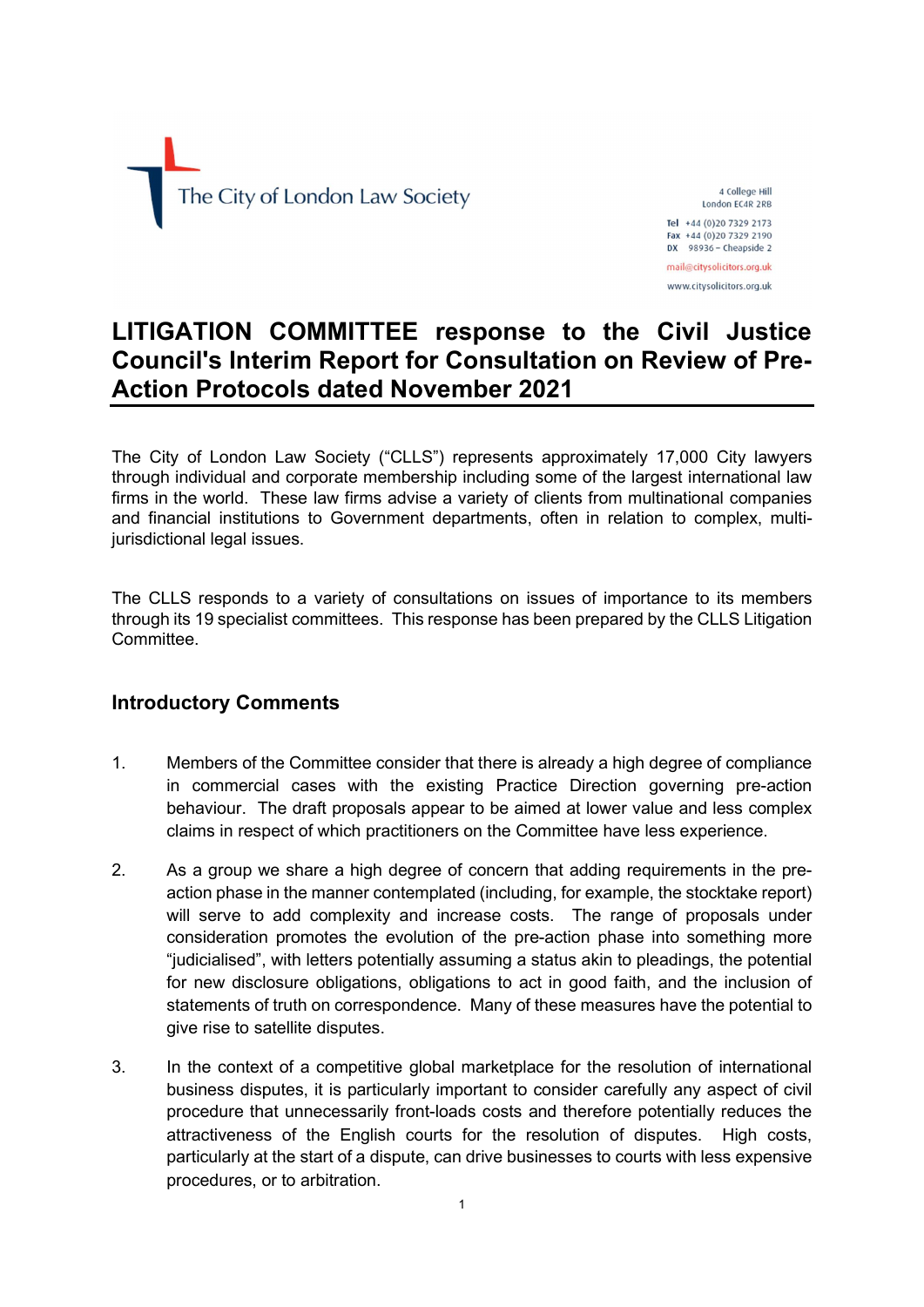- 4. If the Civil Justice Council ("CJC") is to recommend a move towards mandatory compliance with a general Pre-Action Protocol ("PAP"), we consider that all commercial litigation matters issued in the Business and Property Courts should be excluded from its ambit.
- 5. The following is a response to the questions in the separate pdf list of questions. In light of the type of litigation conducted by members of the Committee, we answer questions 11 to 23 (questions relevant to all Protocols) and questions 24 to 27 (questions specifically related to Practice Direction – Pre-Action Conduct). We do not offer answers on the questions specifically related to particular protocols for the specialist areas of litigation listed.

# Questions relevant to all Protocols

# 6. Q11. Do you agree that the Overriding Objective should be amended to include express reference to the pre-action protocols?

No. We do not believe there is a need to amend the Overriding Objective to include a reference to the PAPs. The Overriding Objective is well understood.

# 7. Q12. Do you agree that compliance with PAPs should be mandatory except in urgent cases? Do you think there should be any other exceptions generally, or in relation to specific PAPs?

No. We do not think compliance with PAPs should be mandatory. Practitioners on the Committee consider there is already a high degree of compliance with the existing Practice Direction governing pre-action behaviour and so it is unnecessary to make compliance mandatory.

If the CJC is to recommend a move towards mandatory compliance with a general PAP, we believe complex commercial litigation matters should be excluded from its ambit. The exclusion might be set by reference to a minimum financial threshold but the better course is to exclude all cases listed in the Business and Property Courts, irrespective of value.

8. Q13. Do you agree there should be online pre-action portals for all cases where there is an online court process and that the systems be linked so that information exchanged through the PAP portal will be automatically accessible to the court (except for those designated as without prejudice)?

Yes.

9. Q14. Do you support the creation of a new summary costs procedure to resolve costs disputes about liability and quantum in cases that settle at the PAP stage? In giving your answer, please give any suggestions you might have for how such a costs procedure should operate.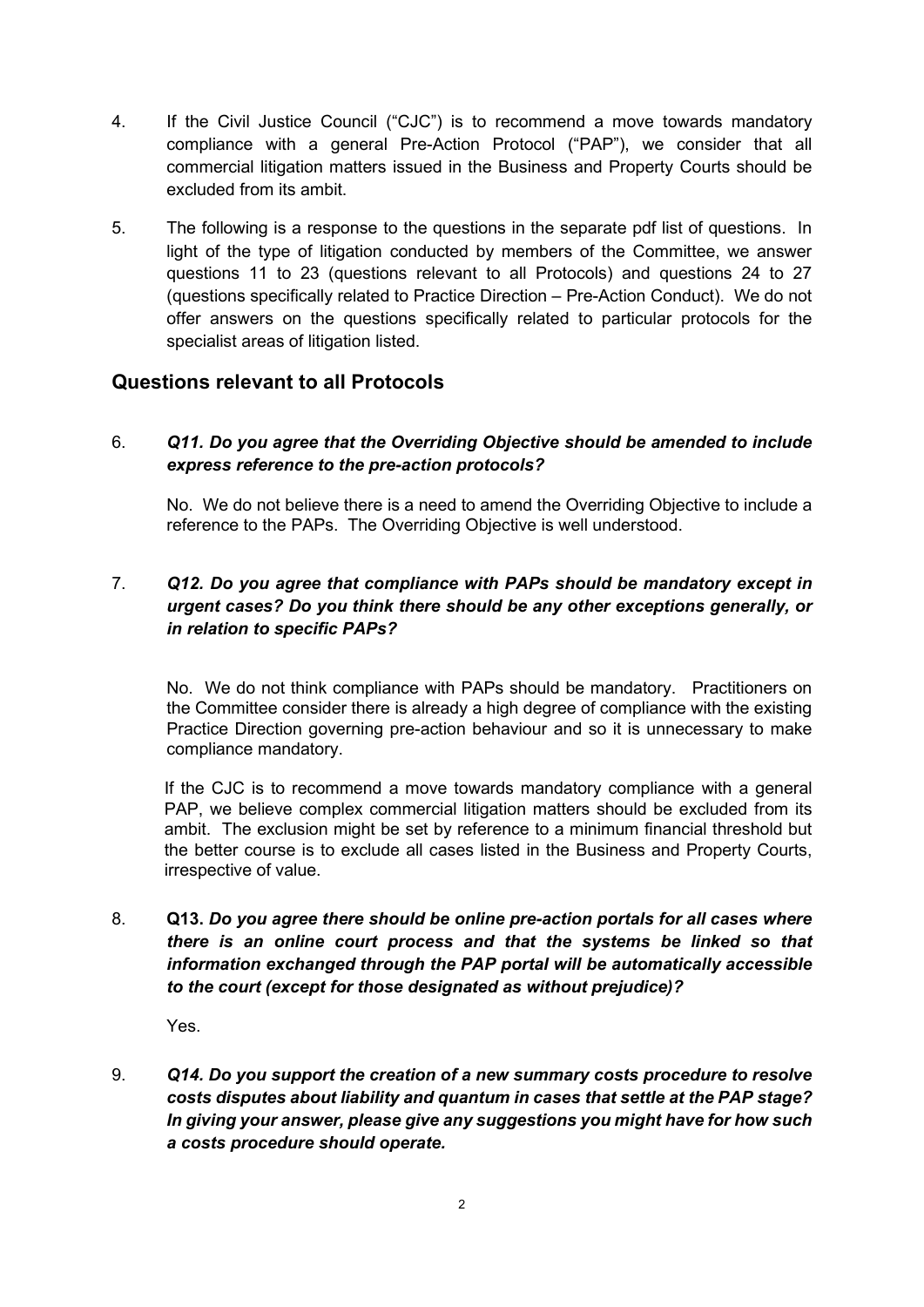We are not in favour of the creation of a new summary costs procedure and do not believe there should be any change to the present position. In any event, in the vast majority of cases, where disputes settle in the pre-action phase, there should be no cost consequences at all since the pre-action stage has served its purpose.

10. Q15. Do you agree that PAPs should include a mandatory good faith obligation to try to resolve or narrow the dispute? In answering this question, please include any views you have about the proper scope of any such obligation and whether are there are any cases and protocols in which it should not apply.

No, we do not agree with the proposal to introduce a mandatory good faith obligation. Our strong view is that the imposition of such a duty will inevitably lead to satellite disputes regarding the expected threshold and party compliance.

11. Q16. Do you agree that, unless the parties clearly state otherwise, all communications between the parties as part of their good faith efforts to try to resolve or narrow the dispute would be without prejudice? Invitations to engage in good faith steps could still be disclosed to the court demonstrate compliance with the protocol, and offers of compromise pursuant to Part 36 would still be governed by the privilege rules in Part 36.

No. We do not believe there needs to be a presumption one way or the other as to the status of communications made in this context. The Committee considers the existing law is perfectly adequate. Those discussions which are genuinely part of efforts to resolve and settle a dispute are already afforded protection. Conversely, those exchanges which do not qualify should not be afforded without prejudice status as a matter of course.

12. Q17. Do you agree that there should be a requirement to complete a joint stocktake report in which the parties set out the issues on which they agree, the issues on which they are still in dispute and the parties' respective positions on them? Do you agree that this stocktake report should also list the documents disclosed by the parties and the documents they are still seeking disclosure of? Are there any cases and protocols where you believe the stocktake requirement should not apply? In giving your answer please also include any comments you have on the Template Joint Stocktake Report in Appendix 6.

No. Practitioners on the Committee believe that a joint stocktake report will increase costs overall and add delay. In all but the simplest of disputes, preparation of the report is likely to be a significant undertaking, requiring a high degree of co-operation between the parties.

We are concerned by remarks suggesting that parties should be penalised for adopting different positions in litigation from those taken during PAP letters of claim or replies. The pre-action phase is an opportunity for parties to exchange information and documents, so that they can understand the issues in the case. As a consequence, in many instances it is both natural and appropriate for parties to adjust their position as their knowledge improves along with their assessments of the merits. To impose penalties will increase and front-load costs: parties will be reluctant to advocate for a particular position without having more certainty of underlying facts than would normally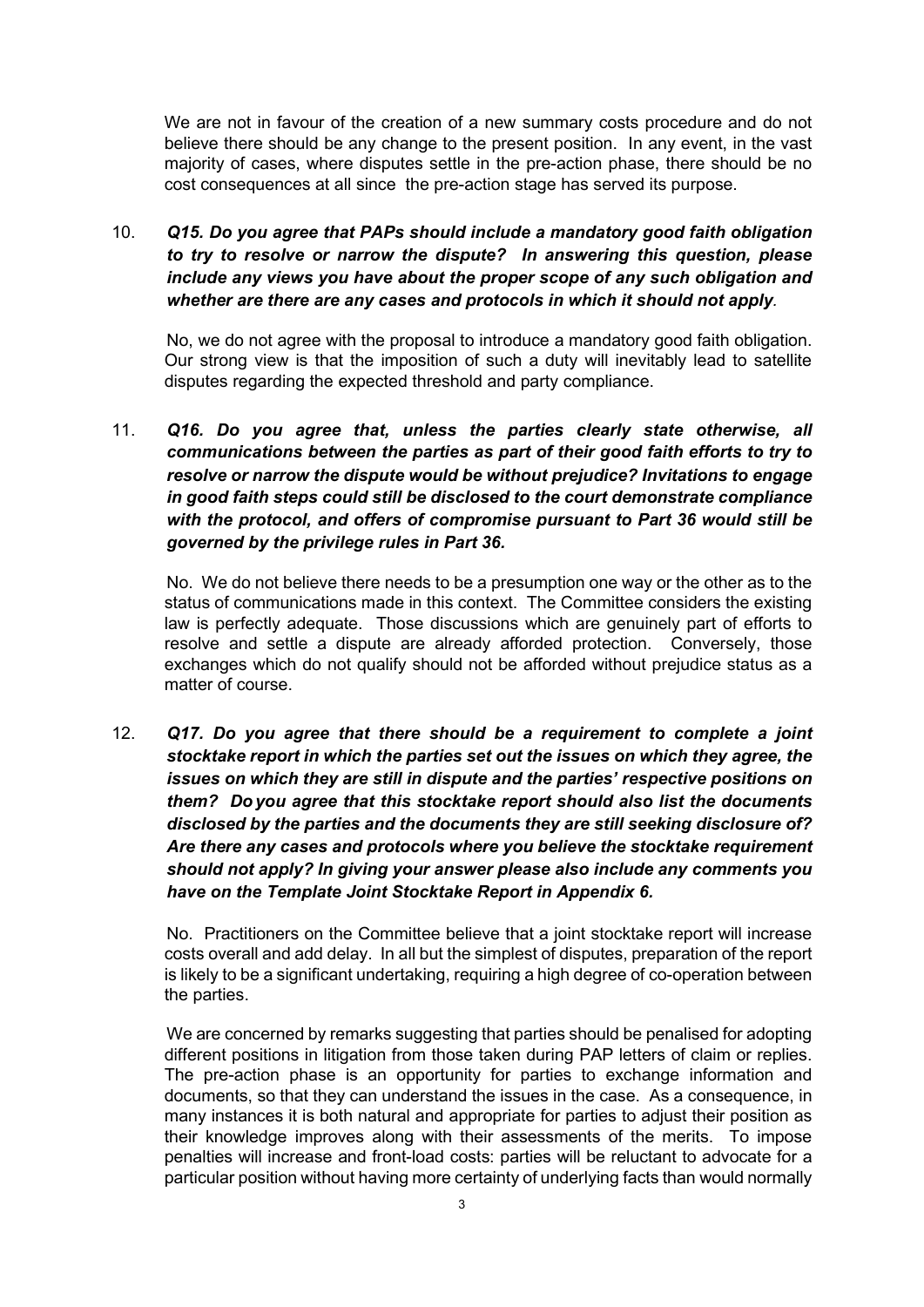be the case at the outset of pre-action correspondence. The introduction of any such penalties would downgrade the very value of the "dialogue" which the pre-action protocol was designed to bring about. The status of PAP letters will also be elevated, bringing them close to pleadings. Again, this is likely to increase (and front-load) costs not least because a higher level of input may be needed from counsel.

- 13. Q18. Do you agree with the suggested approach to sanctions for noncompliance set out in general principles from para 3.26? In particular please comment on:
	- a) Whether courts should have the power to strike out a claim or defence to deal with grave cases of non-compliance?
	- b) Whether the issue of PAP compliance should be expressly dealt with in all Directions Questionnaires, or whether parties should be required to apply to the court should they want the court to impose a sanction on an opposing party for non-compliance with a PAP?
	- c) Whether the PAPs should contain a clear steer that the court should deal with PAP compliance disputes at the earliest practical opportunity, subject to the court's discretion to defer the issue?
	- d) Whether there are other changes that should be introduced to clarify the court's powers to impose sanctions for non-compliance at an early stage of the proceeding, including costs sanctions?
	- e) Whether you believe a different approach to sanctions should be adopted for any litigation specific PAPs and, if so, why?

The Committee does not comment on any of the other litigation specific PAPs, only the proposed general PAP.

We do not consider that compliance with the general PAP should be compulsory. Consequently, we do not agree with the imposition of sanctions for non-compliance. Existing costs consequences – related to a litigant's conduct – are an adequate means of encouraging good behaviours.

As regards to various sanctions mentioned, members of the Committee are particularly concerned by references to strike-out. This is a draconian sanction and we do not believe it appropriate in this context.

#### 14. Q19. Do you agree that PAPs should contain the guidance and warnings about pre-action conduct set out in paragraphs 3.8-3.13?

We noted the suggestion at paragraph 3.9, that parties should "have an obligation to resolve their dispute fairly". This invites a subjective assessment of what is, and what is not, "fair" and may lead to satellite disputes over standards applied. It is also a surprising suggestion in the context of what remains an adversarial system.

The Committee acknowledges that the obligation may have some utility in cases involving vulnerable parties, or perhaps in consumer cases. However, these protections may be unnecessary in cases where parties are legally represented in view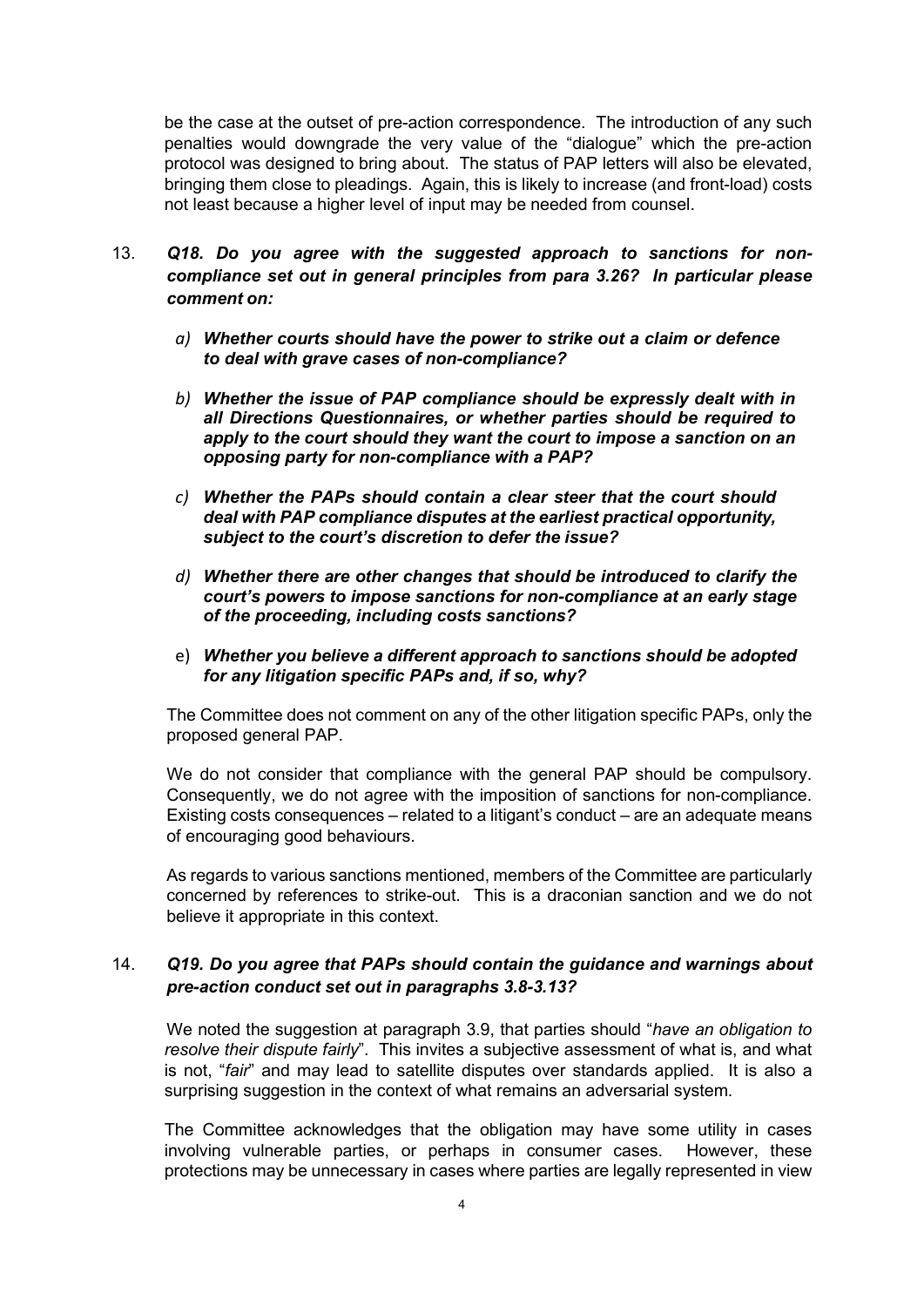of professional duties imposed on solicitors which regulate their dealings with litigants in person and the imposition of the obligation to advance only claims which are properly arguable.

We consider that a Jet2 warning (paragraph 3.11) stating the consequences of providing dishonest information as part of the PAP process might be useful for unrepresented parties.

### 15. Q20. Do you think there are ways the structure, language and/or obligations in PAPs could be improved so that vulnerable parties can effectively engage with PAPs? If so, please provide details.

We do not have any observations in this regard.

#### 16. Q21. Do you believe pre-action letters of claim and replies should be supported by statements of truth?

Whilst it may serve to warn unrepresented parties of the position arising under Jet2, we do not believe the inclusion of a statement of truth is necessary. Moreover, requiring a statement of truth could contribute to the front-loading of costs. Parties are likely to put their cases at the pre-action stage at their highest, based on what is often limited information, not least to flush out the other side's position. If letters of claim and replies are to be supported by statements of truth, then parties will need to carry out more investigation, incurring greater costs than currently. Those costs may not ultimately be proportionate to the issues / sums in dispute. It might also lead to parties pursuing points once proceedings are issued which they might otherwise have abandoned.

# 17. Q22. Do you believe that the rule in the Professional Negligence Protocol giving the court the discretion to impose sanctions on defendants who take a materially different position in their defence to that which they took in their pre-action letter of reply should be adopted in other protocols and, if so, which ones?

As a general approach, we think parties should be entitled to reconsider their position as their understanding of the issues and facts in a case evolves and improves. We consider this to be a natural part of the pre-action process and, as a matter of principle, parties should not be penalised for adjusting their position.

#### 18. Q23. Do you think any of the PAP steps can be used to replace or truncate the procedural steps parties must follow should litigation be necessary, for example, pleadings or disclosure? Are there any other ways that the benefits of PAP compliance can be transferred into the litigation process?

No. Our view is that PAP steps are unlikely to be capable of replacing or truncating established procedural steps in complex litigation.

Rather than reducing costs overall, we think reforms of this nature may instead serve to increase front-loading of costs. For example, if a letter of claim may serve as a pleading, parties are likely to spend far more time (and resources) preparing that letter. It is also likely to increase the level of input sought from counsel and formalise the content of the letter.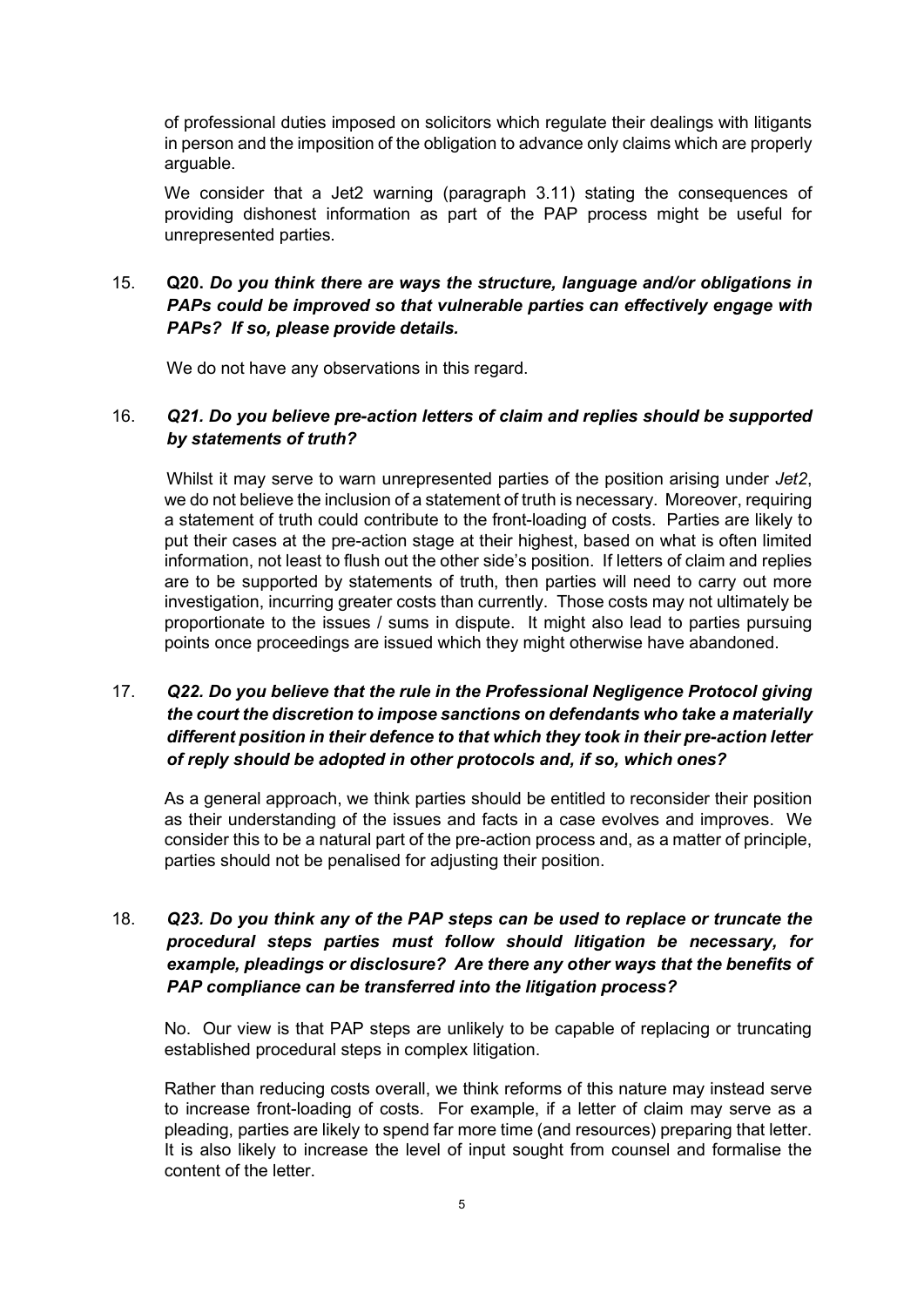# Questions specifically related to Practice Direction – Pre-Action Conduct

19. Q24. Do you wish to answer questions about Practice Direction – Pre-Action Conduct?

Yes.

## 20. Q25. Do you support the introduction of a General Pre-action Protocol (Practice Direction)? In giving your answer please do provide any comments on the draft text for the revised general pre-action protocol set out in Appendix 4.

We are not in favour of the introduction of a general PAP. We do not feel there is a need for a specific PAP to be drafted for cases which presently fall within the existing (general) Practice Direction. It is not clear to us whether the proposed general PAP will add much (if anything) of value to the present position.

Members of the Committee consider that there is already a high degree of compliance with the existing Practice Direction governing pre-action behaviour. The draft proposals appear to be aimed at lower value and less complex claims in respect of which practitioners on the Committee have less experience. As a group we share a high degree of concern that adding requirements in the pre-action phase in the manner contemplated (including, for example, the stocktake report) will serve to add complexity and increase costs. The range of proposals under consideration promote the evolution of the pre-action phase into something more judicialised, with letters potentially assuming a status akin to pleadings, the potential for new disclosure obligations, obligations to act in good faith and the inclusion of statements of truth on correspondence. Many of these measures have the potential to give rise to satellite disputes.

21. Q26. Do you agree parties should have 14 days to respond to a pre-action letter of claim under the general pre-action protocol, with the possibility of a further extension of 28 days where expert evidence is required? In cases of extension, the defendant would still be required to provide a reply within 14 days disclosing relevant information they had in their possession and confirming that a full reply would be provided within a further 28 days. Claimants would have 14 days to respond to any counterclaim. If you do not agree with these timeframes, what timeframes would you propose?

The Committee is not in favour of these timeframes. As a general observation we feel that they are extremely short and will be unsuitable for all but the very simplest of cases. Often the letter of claim is simply the start of the process and parties need adequate time to seek representation, investigate the facts and collate documents for their advisors before a response can be prepared.

We believe that the flexibility afforded by the existing system is very much to be preferred. Each case is different and we do not think the rules should seek to be overly prescriptive in this regard.

22. Q27. Do you think that the general PAP should incorporate a standard for disclosure, and if so, what standard? For example, documents that would meet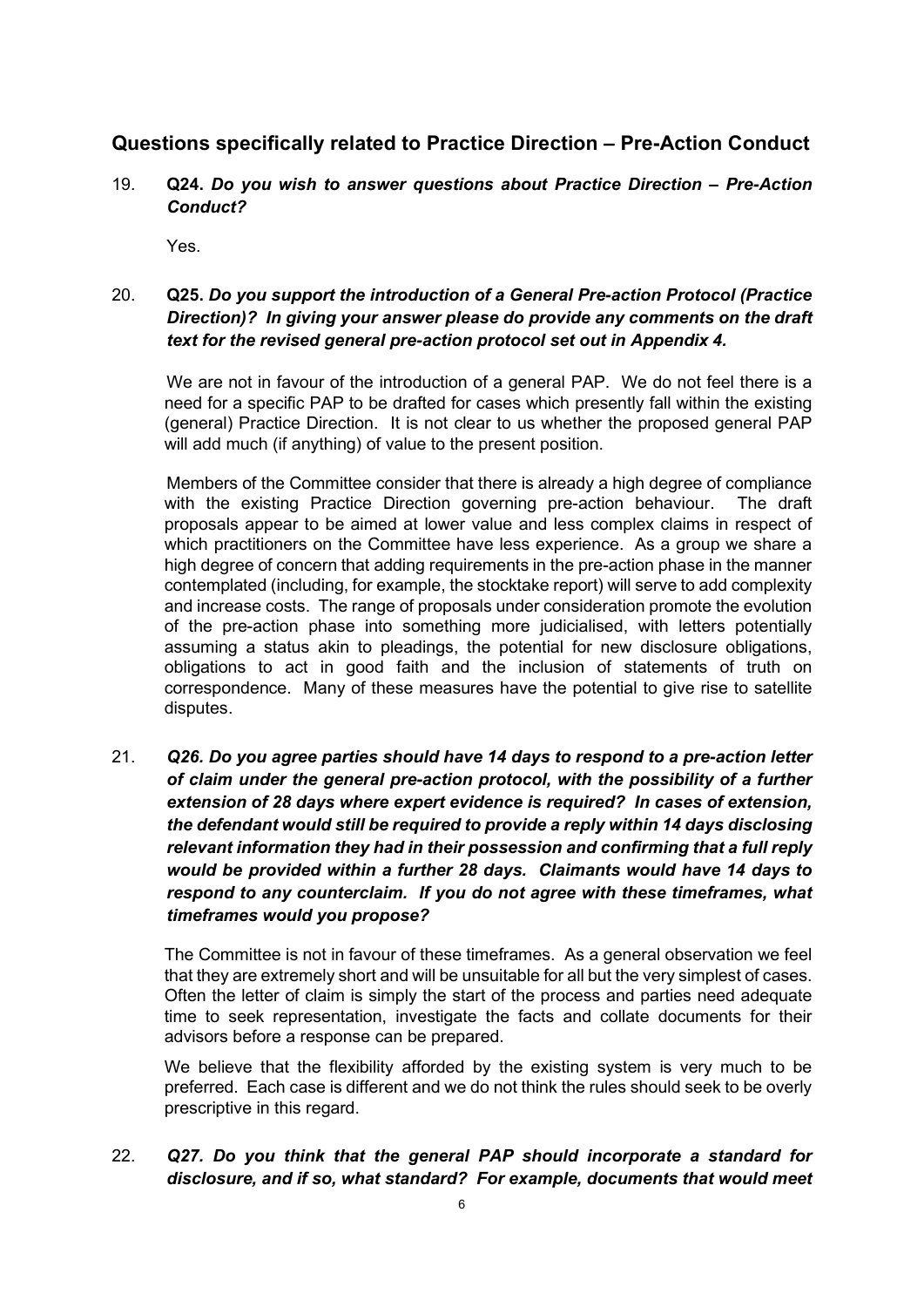the test for standard disclosure under CPR 31, or meet the test for "Initial disclosure" and/or "Limited Disclosure" under Practice Direction 51U for the Disclosure Pilot. In giving your answer we are particularly interested in respondents' views about whether the standard should include disclosure of 'known adverse documents'?

We are not in favour of a general PAP or, if a general PAP were introduced, of it incorporating a standard for disclosure. Practice Direction 51U already provides the Court with early control of the disclosure process. Attempting to bring forward disclosure obligations to the pre-action stage is impractical, since disclosure needs ultimately to be done by reference to pleaded issues. It would also front load costs still further, and could be unnecessarily duplicative of the steps that are required to be taken pursuant to Practice Direction 51U.

If the CJC have any comments please contact the Chair of the Litigation Committee, Gavin Foggo, at gfoggo@foxwilliams.com.

Date: 20 January 2022

#### © CITY OF LONDON LAW SOCIETY 2022

All rights reserved. This paper has been prepared as part of a consultation process.

Its contents should not be taken as legal advice in relation to a particular situation or transaction.